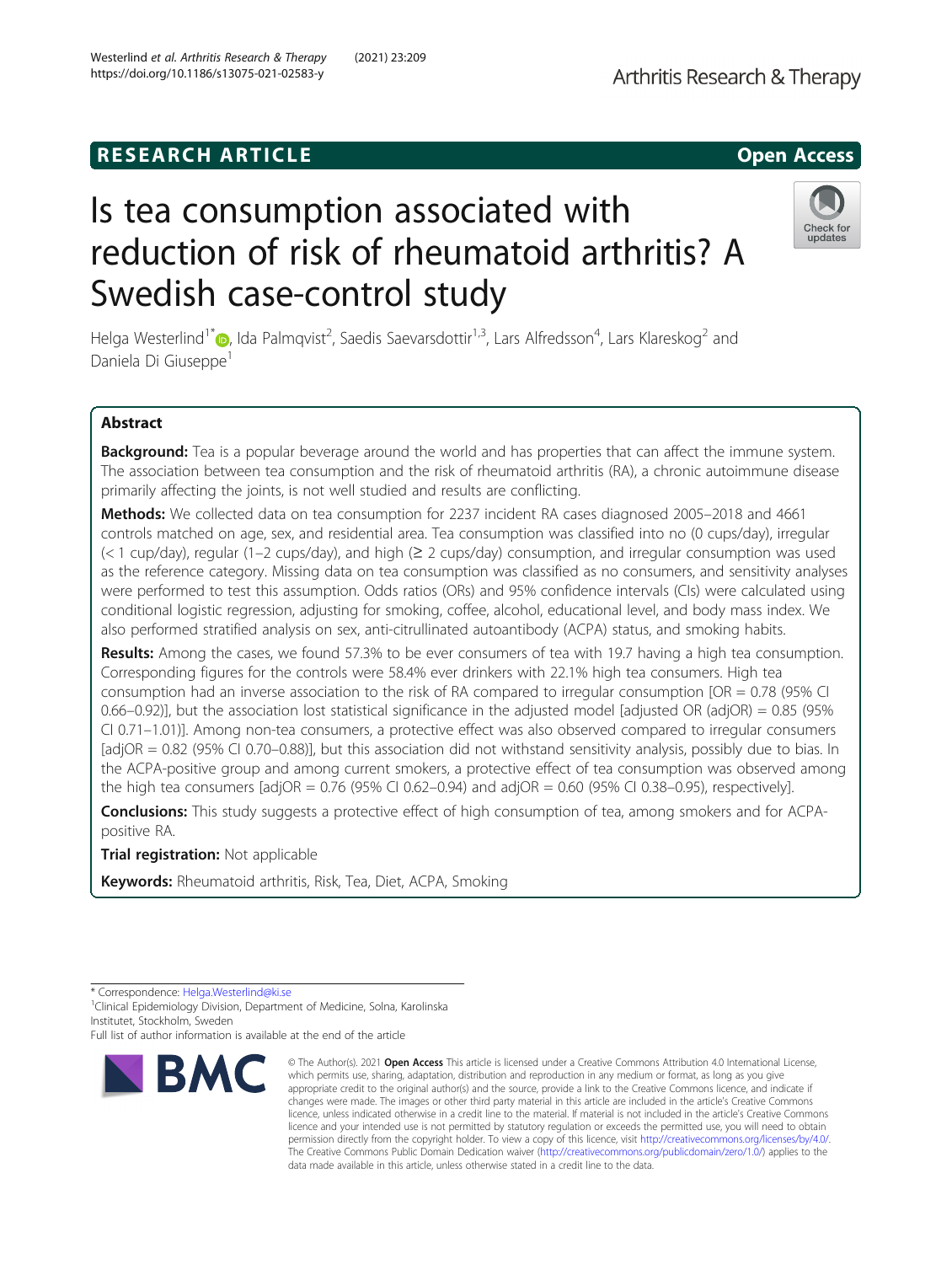# Background

Rheumatoid arthritis (RA) is a chronic inflammatory disease with prevalence varying from 0.1 to 1% across the world [[1](#page-6-0)]. The disease is characterized by swollen synovial joints and causes pain and disability [[2\]](#page-7-0). The heritability has been estimated to be around 40% [\[3](#page-7-0)]. The etiology of RA is still not clear, and, among environmental factors, only smoking is a well-established risk factor for seropositive RA.

In recent years, diet has gained attention for its potential immunomodulatory effects. The spotlight has been directed to, among others, alcohol [\[4](#page-7-0)], omega-3 polyunsaturated fatty acids  $[5]$ , and the Mediterranean diet  $[6, 7]$  $[6, 7]$  $[6, 7]$  $[6, 7]$  $[6, 7]$ . The Mediterranean diet's protective effects may be attributable to not only its high degree of flavonoids but also its composition of fatty acids which play a role in the immune-mediated inflammatory responses [\[8\]](#page-7-0).

After water, tea is the most popular drink in the world, and just like the Mediterranean diet, all kinds of tea are rich in polyphenols, which are antioxidants that may reduce the risk of inflammatory diseases such as RA [\[9](#page-7-0)]. However, studies on tea consumption and the risk of developing RA have thus far shown inconclusive results. Results from the Nurse's Health Study showed no association [[10\]](#page-7-0), while in the Iowa Women's Health Study, tea was inversely associated with  $RA$   $[11]$  $[11]$  and in the Women's Health Initiative Observational Study ever tea consumption was associated with an increased risk of RA [[12](#page-7-0)]. Moreover, a case-control study from the UK conducted in both men and women found no association between tea consumption and polyarthritis [\[13](#page-7-0)], while a case-control study from Iran showed an inverse association with green tea  $[14]$  $[14]$ . A meta-analysis, based only on three of the cited studies [[10,](#page-7-0) [11,](#page-7-0) [13](#page-7-0)], concluded that there was no association between tea consumption and the risk of developing RA [\[15](#page-7-0)].

The aim of the present study was to investigate the association between tea consumption and the risk of newly diagnosed RA in a large population-based case-control study of RA, the Epidemiological Investigation of RA (EIRA) study.

# Methods

## Study population

Data from the EIRA study, a population-based casecontrol study, have been used for this project [\[16](#page-7-0)]. The EIRA study includes newly diagnosed RA cases from selected rheumatologic units in central and southern parts of Sweden since 1996. RA cases have been diagnosed by a rheumatologist according to either the American College of Rheumatology (ACR) 1987 criteria or the 2010 ACR/European League Against Rheumatism (EULAR) classification criteria for RA. Each case was randomly matched to two controls selected from the total

population register, based on age, sex, and residential area at date of the index patient's diagnosis. The participation rate was 90% for cases and 69% for controls.

Cases and controls filled in a comprehensive questionnaire on lifestyle factors, educational level, and comorbidities, including a 124-item food frequency questionnaire (FFQ). Since the FFQ was introduced in EIRA in 2005, the current study includes only EIRA participants from October 2005 until May 2018. Participants with incomplete FFQ were excluded  $(n = 21)$ . The final study population included 6898 participants (2237 cases and 4661 controls).

Participants provided informed consent, and ethical approval was obtained from the Regional Ethics Review Board at Karolinska Institutet, Stockholm, Sweden (DNR 2006/476-31/4).

#### Exposure

Overall tea consumption was assessed in the FFQ by asking how many cups per day or week the participant usually consumed of tea and herbal tea (örtte in Swedish, Supplementary Figure [S1](#page-6-0)). Missing data for the tea variables (44.8% for tea and 82.6% for herbal tea) were imputed based on the zero-consumption as-sumption [\[17](#page-7-0)].

Total tea consumption was obtained by combining tea and herbal tea consumption. The total tea variable was analyzed as continuous and as categorical, while in a separate analysis tea and herbal tea consumptions were analyzed only as categorical variables. Tea and total tea consumptions were categorized as no consumer (0 cups/ day), irregular consumer (< 1 cup/day), regular consumer  $(1 - < 2 \text{ cups/day})$ , and high consumer  $(\geq 2 \text{ cups/day})$ , while herbal tea consumption was categorized as no consumer (0 cups/day), irregular consumer  $\left($  < 1 cup/ day), and regular consumer  $(\geq 1$  cup/day).

# Covariates

The EIRA questionnaire contains several questions regarding lifestyle factors, which allowed to adjust for multiple covariates in addition to the matching factors. Smoking was categorized as never, former, irregular smoker, current smokers with < 20 pack-years, and current smokers with  $\geq 20$  pack-years. Body mass index (BMI) was categorized as underweight  $(< 18.5 \text{ kg/m}^2)$ , normal weight  $(18.5-24.9 \text{ kg/m}^2)$ , overweight  $(25-29.9$ kg/m<sup>2</sup>), or obese ( $\geq$  30 kg/m<sup>2</sup>). Education was categorized as  $<$  10 years, 10–12 years, and  $>$  12 years of education. Alcohol intake was categorized as ≤13 g/week, 14– 40 g/week, 41–88 g/week, or  $\geq$  89 g/week (where 15 g of alcohol is approximately 1 glass of wine). Anticitrullinated protein antibody (ACPA) status was measured in sera collected at RA diagnosis and defined as testing positive for anti-CCP2 antibodies (> 25 arbitrary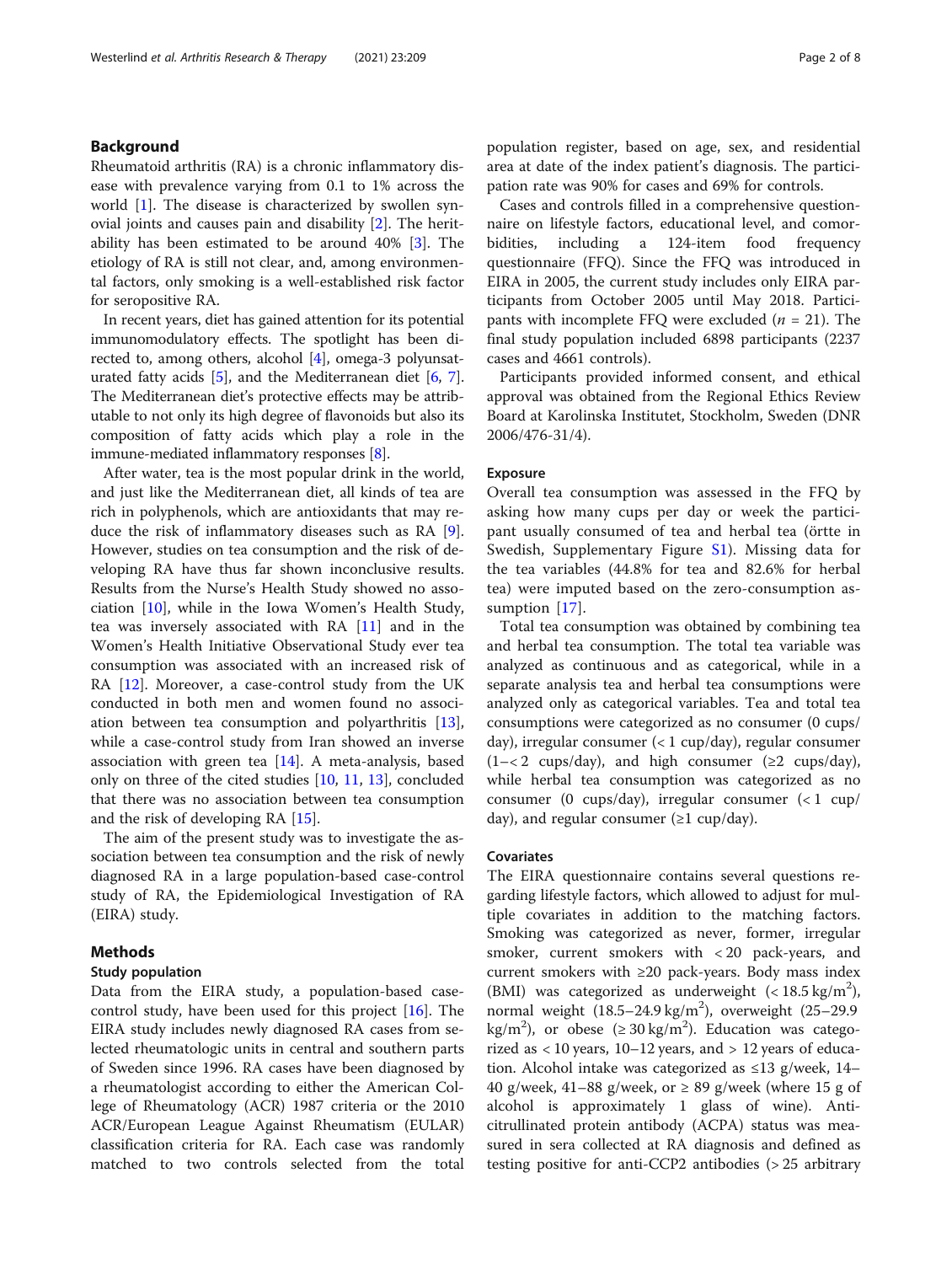units/mL), using the commercial anti-CCP2 assay from Eurodiagnostica.

# Statistical analyses

Descriptive baseline characteristics were summarized using percentages, means, and standard deviations by categories of total tea consumption, separately for cases and controls.

The dose-response trend of the association between tea consumption and the risk of RA was estimated using a restricted cubic spline with knots at 0, 0.29, and 2.29 cups per day.

Crude odds ratios (ORs) and their 95% confidence intervals (CIs) were estimated using conditional logistic regression that accounts for the matching factors age, sex, and residential area. We also performed multivariable analyses adjusted for smoking status, coffee, alcohol consumption, educational level, and BMI to estimate adjusted ORs (adjORs). Additional analyses for overall tea consumption were conducted stratified by sex, smoking status, and coffee consumption, and the category < 1 cup/day was used as a reference. The analyses stratified by smoking status and coffee consumption were based on an unconditional logistic model, additionally adjusted for the matching factors.

To evaluate the influence of the zero-consumption assumption on the main results, we performed two sensitivity analyses. First, we performed a complete case scenario analysis, in which all participants with missing values were excluded from the analyses. We then also performed a second sensitivity analysis in which 70% of the missing randomly were imputed as zero, while the remaining 30% were randomly allocated to the other three categories of total tea consumption.

All analyses were implemented in SAS (version 9.4), except the restricted cubic spline analyses, for which Stata (version 16.1) was used.

## Results

A total of 2237 cases, diagnosed during 2005–2018, and 4661 controls have been included in this study (Table [1](#page-3-0)). Controls were more likely to be high consumers  $(≥2)$ cups/day) of tea compared to RA cases (22.1% in controls vs. 19.7% in cases). Tea drinkers were less likely to smoke at diagnosis compared to non-tea drinkers, and as expected, there were more current smokers among the cases than among the controls (22.5% in cases vs. 13.8% in controls). Tea drinkers also had a lower intake of alcohol compared to non-tea drinkers and were more likely to not drink coffee.

The association between tea consumption and the risk of developing RA was not linear (coefficient of the second spline < 0.05), although a decrease in odds was

evident for consumptions of 1 or more cups of tea per day (Fig. [1](#page-3-0)).

The crude odds of developing RA was 22% lower (OR  $= 0.78$ , 95% CI 0.66–0.92) among high consumers compared to irregular consumers (< 1 cup/day). After adjustment for education, BMI, smoking, alcohol intake, and coffee consumption, this inverse association was no longer statistically significant (adjOR =  $0.85$ , 95% CI 0.71– 1.01). There were also statistically significant lower odds for no tea consumption (adjOR =  $0.82$ , 95% CI 0.70– 0.95), although there was no difference between no consumption and high consumption of tea (adjOR =  $0.97$ , 95% CI 0.83–1.13). A similar association was observed among women, but not among men. The full results from the association analysis are presented in Table [2.](#page-4-0)

There was a statistically significant lower odds to develop ACPA-positive RA among the high tea consumers compared to irregular tea drinkers (adjOR =  $0.76$ ,  $95\%$ CI 0.62–0.94), but not to develop ACPA-negative RA.

The lowest odds ratio was observed among current smokers (adjOR =  $0.60$ ,  $95\%$  CI 0.38–0.95), while there was no association among never smokers. There was an inverse association between tea consumption and the risk of RA among smokers only for ACPA-positive RA (adjOR = 0.47, 95% CI 0.27–0.83), but not for ACPAnegative RA (adjOR = 1.39, 95% CI 0.53–3.66). Results restricted to coffee drinkers were similar to the main results (adjOR of high vs. irregular consumption  $= 0.88$ , 95% CI 0.74–1.06).

Regular consumers of herbal tea  $(\geq 1 \text{ cup/day})$  had a borderline statistically significant decreased odds to develop RA compared to irregular consumers of herbal tea (< 1 cup/day) (adjOR = 0.77, 95% CI 0.58– 1.02) (Table [3\)](#page-5-0).

Sensitivity analyses were performed to assess the influence of the zero-assumption imputation of the missing values of the tea variables on the main result. In our first sensitivity analysis, a complete case scenario analysis was conducted, in which all participants with missing tea consumption were excluded (40.33% among controls, 40.86% among cases; Supplementary table [S1](#page-6-0)). The adjusted odds ratio for high consumption compared to irregular consumption was 0.83 (95% CI 0.70–0.98) and statistically significant (Table [4\)](#page-5-0). The odds ratio for non-tea consumers was increased, but not statistically significant (adjOR 1.26; 95% CI 0.83–1.93). In our second sensitivity analysis, 70% of the missing were randomly imputed as no consumption, while the remaining 30% were randomly assigned to the other categories (10% per category). The results from this second analysis were similar to those from the main analysis, although the OR in the no consumption category was not significant (adjOR = 0.88, 95% CI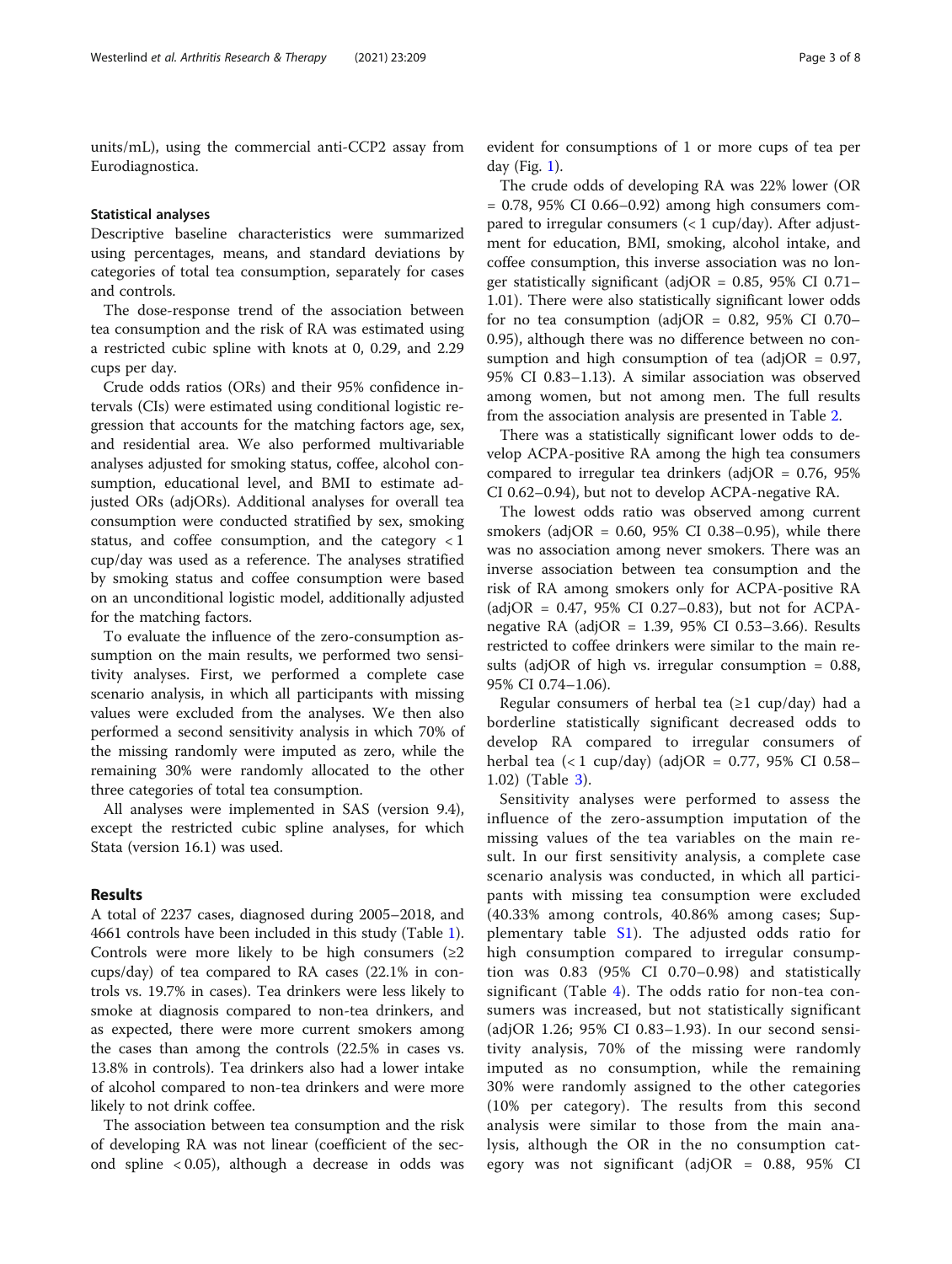|                                             | RA cases                          |                                           |                                        |                                          | <b>Controls</b>                   |                                           |                                        |                                          |
|---------------------------------------------|-----------------------------------|-------------------------------------------|----------------------------------------|------------------------------------------|-----------------------------------|-------------------------------------------|----------------------------------------|------------------------------------------|
| Tea, cups/day<br>(median)                   | Non-<br>consumers (0<br>cups/day) | Irregular<br>consumers $(< 1$<br>cup/day) | Regular<br>consumers (1-2<br>cups/day) | High<br>consumers $( \ge 2$<br>cups/day) | Non-<br>consumers (0<br>cups/day) | Irregular<br>consumers $(< 1$<br>cup/day) | Regular<br>consumers (1-2<br>cups/day) | High<br>consumers $( \ge 2$<br>cups/day) |
| Tea, median cups/<br>day                    | 0                                 | 0.29                                      | $\mathbf{1}$                           | $\overline{2}$                           | 0                                 | 0.29                                      | 1                                      | 2.29                                     |
| $\boldsymbol{N}$                            | 955                               | 453                                       | 388                                    | 441                                      | 1941                              | 847                                       | 845                                    | 1028                                     |
| Female, n (%)                               | 582 (60.94%)                      | 358 (79.03%)                              | 288 (74.23%)                           | 359 (81.41%)                             | 1255 (64.66%)                     | 643 (75.91%)                              | 622 (73.61%)                           | 817 (79.47%)                             |
| Age, mean (std)                             | 56 (13)                           | 51 (15)                                   | 56 (15)                                | 55 (14)                                  | 55 (14)                           | 51 (14)                                   | 56 (13)                                | 54 (14)                                  |
| Coffee, $n$ $%$                             |                                   |                                           |                                        |                                          |                                   |                                           |                                        |                                          |
| 0 cups/day                                  | 70 (7.33)                         | 44 (9.71)                                 | 43 (11.08)                             | 100 (22.68)                              | 172 (8.86)                        | 79 (9.33)                                 | 83 (9.82)                              | 269 (26.17)                              |
| $\leq$ 2 cups/day                           | 243 (25.45)                       | 181 (39.96)                               | 163 (42.01)                            | 215 (48.75)                              | 529 (27.25)                       | 333 (39.32)                               | 373 (44.14)                            | 459 (44.65)                              |
| 2-3 cups/day                                | 222 (23.25)                       | 101 (22.30)                               | 85 (21.91)                             | 74 (16.78)                               | 479 (24.68)                       | 211 (24.91)                               | 204 (24.14)                            | 148 (14.40)                              |
| > 3 cups/day                                | 420 (43.98)                       | 127 (28.04)                               | 97 (25.00)                             | 52 (11.79)                               | 761 (39.21)                       | 224 (26.45)                               | 185 (21.89)                            | 152 (14.79)                              |
| Smoking, n (%)                              |                                   |                                           |                                        |                                          |                                   |                                           |                                        |                                          |
| Never                                       | 290 (30.37)                       | 164 (36.20)                               | 142 (36.60)                            | 213 (48.30)                              | 859 (44.26)                       | 436 (51.48)                               | 433 (51.24)                            | 563 (54.77)                              |
| Former                                      | 310 (32.46)                       | 160 (35.32)                               | 145 (37.37)                            | 138 (31.29)                              | 564 (29.06)                       | 245 (28.93)                               | 257 (30.41)                            | 262 (25.49)                              |
| Current $<$ 20<br>pack-years                | 130 (13.61)                       | 48 (10.60)                                | 29 (7.47)                              | 37 (8.39)                                | 173 (8.91)                        | 56 (6.61)                                 | 41 (4.85)                              | 55 (5.35)                                |
| Current $> 20$<br>pack-years                | 166 (17.38)                       | 41 (9.05)                                 | 30 (7.73)                              | 22 (4.99)                                | 198 (10.20)                       | 40 (4.72)                                 | 37 (4.38)                              | 44 (4.28)                                |
| Education, n (%)                            |                                   |                                           |                                        |                                          |                                   |                                           |                                        |                                          |
| $<$ 10 years                                | 253 (26.49%)                      | 83 (18.32%)                               | 66 (17.01%)                            | 61 (13.83%)                              | 401 (20.66%)                      | 87 (10.27%)                               | 123 (14.56%)                           | 93 (9.05%)                               |
| $10-12$ years                               | 263 (27.54%)                      | 105 (23.18%)                              | 95 (24,48%)                            | 82 (18.59%)                              | 552 (28.44%)                      | 226 (26.68%)                              | 205 (24.26%)                           | 188 (18.29%)                             |
| $>$ 12 years                                | 439 (45.97%)                      | 265 (58.59%)                              | 227 (58.51%)                           | 298 (67.57%)                             | 988 (50.90%)                      | 534 (63.05%)                              | 517 (61.18%)                           | 747(72.67%)                              |
| BMI, mean (std)                             | 26.19 (4.55)                      | 25.56 (4.91)                              | 25.46 (4.63)                           | 25.25 (4.39)                             | 25.83 (4.35)                      | 25.18 (4.42)                              | 25.29 (6.76)                           | 25.02 (4.26)                             |
| Alcohol intake,<br>mean grams/week<br>(std) | 71.62 (101.94)                    | 57.70 (68.60)                             | 57.43 (70.53)                          | 55.68 (92.35)                            | 73.64 (95.06)                     | 75.13 (120.05)                            | 67.20 (75.58)                          | 59.08 (74.42)                            |

<span id="page-3-0"></span>**Table 1** Baseline characteristics of patients with RA (cases,  $n = 2237$ ) and controls ( $n = 4661$ ) included in the EIRA study between 2005 and 2018, by categories of tea consumption



0.76–1.02) while the OR in the high consumption category was statistically significant (adjOR =  $0.85$ , 95% CI 0.73–0.99).

# **Discussion**

In this large population-based case-control study, a lower odds of developing ACPA-positive RA was observed among high tea consumers (≥2 cups per day) as compared to irregular tea drinkers (< 1 cup per day). This association was strongest among current smokers, for whom high tea consumption reduced the odds of developing RA by almost half compared to irregular tea drinkers.

Analyses from the sensitivity analyses confirmed the robustness of the lower odds of RA observed among those who drank  $\geq 2$  tea cups/day. However, the observed inverse association among the no tea consumers compared to irregular tea consumers was not confirmed in the sensitivity analyses, thus suggesting that this result might have been affected by bias due to misclassification in our main analysis.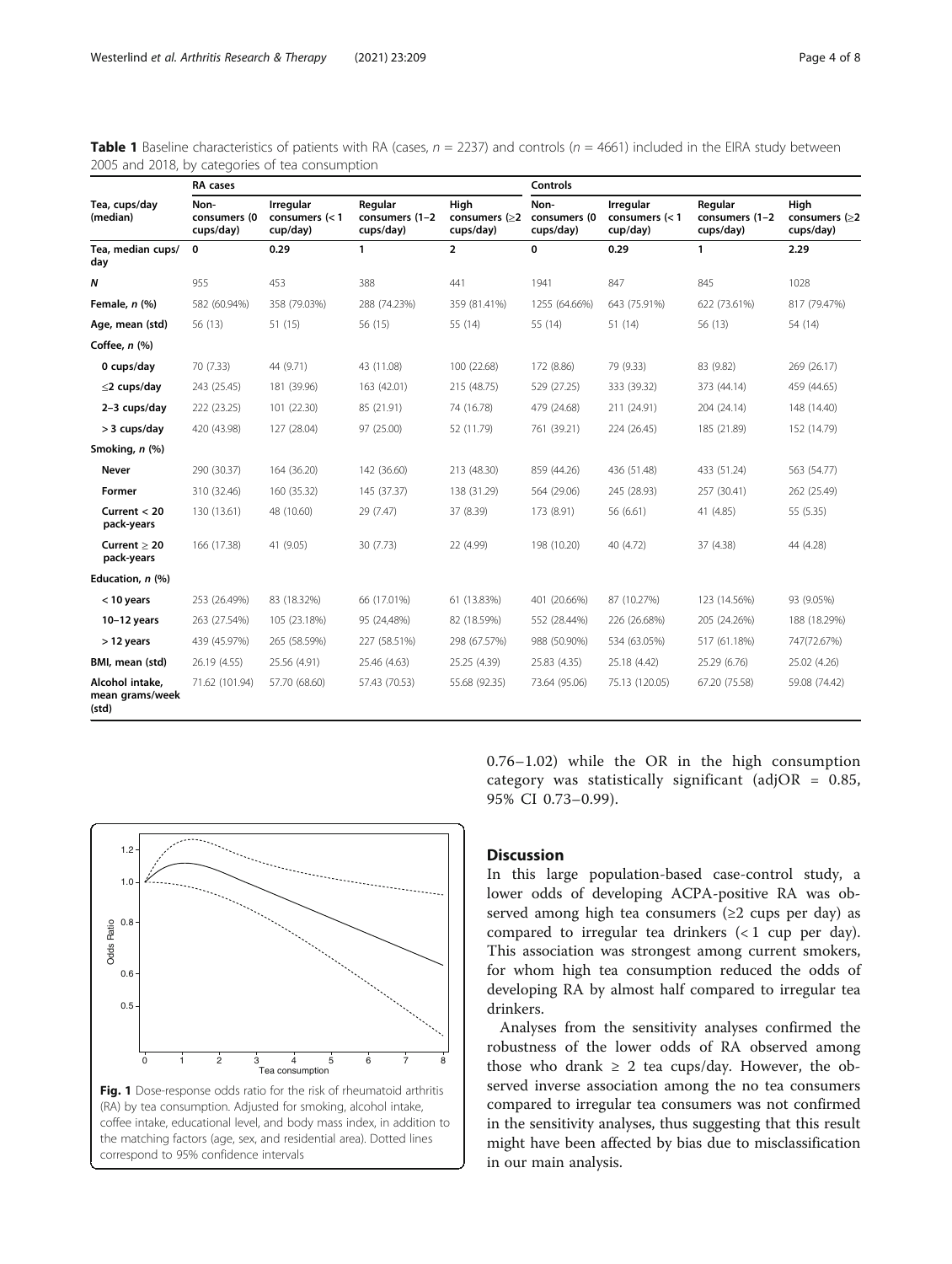|                      | Overall tea consumption        |                                       |                                      |                                        |  |  |  |
|----------------------|--------------------------------|---------------------------------------|--------------------------------------|----------------------------------------|--|--|--|
|                      | Non-consumers (0 cups/<br>day) | Irregular consumers (< 1 cup/<br>day) | Regular consumers (1-2 cups/<br>day) | High consumers $(\geq 2$ cups/<br>day) |  |  |  |
| Overall              |                                |                                       |                                      |                                        |  |  |  |
| Number               | 955/1941                       | 453/847                               | 388/845                              | 441/1028                               |  |  |  |
| OR crude*            | $0.89(0.77 - 1.03)$            | Ref                                   | $0.84(0.71 - 1.00)$                  | $0.78$ $(0.66 - 0.92)$                 |  |  |  |
| OR adjusted $\pm$    | $0.82$ (0.70-0.95)             | Ref                                   | $0.87(0.73 - 1.04)$                  | $0.85(0.71 - 1.01)$                    |  |  |  |
| Female               |                                |                                       |                                      |                                        |  |  |  |
| Number               | 582/1255                       | 358/643                               | 288/622                              | 359/817                                |  |  |  |
| OR crude             | $0.82$ (0.70-0.97)             | Ref                                   | $0.82$ $(0.68 - 1.00)$               | $0.79(0.65 - 0.95)$                    |  |  |  |
| OR adjusted          | $0.74(0.62 - 0.88)$            | Ref                                   | $0.86$ $(0.70 - 1.05)$               | $0.86$ $(0.70 - 1.04)$                 |  |  |  |
| Male                 |                                |                                       |                                      |                                        |  |  |  |
| Number               | 373/686                        | 95/204                                | 100/223                              | 82/211                                 |  |  |  |
| OR crude             | $1.09(0.82 - 1.46)$            | Ref                                   | $0.92$ $(0.65 - 1.31)$               | $0.76$ $(0.52 - 1.10)$                 |  |  |  |
| OR adjusted          | $1.04(0.77 - 1.41)$            | Ref                                   | $0.95(0.66 - 1.37)$                  | $0.79(0.54 - 1.18)$                    |  |  |  |
| <b>ACPA positive</b> |                                |                                       |                                      |                                        |  |  |  |
| Number               | 637/1156                       | 321/527                               | 268/501                              | 277/630                                |  |  |  |
| OR crude             | $0.90(0.76 - 1.07)$            | Ref                                   | $0.87(0.71 - 1.07)$                  | $0.71$ $(0.58 - 0.87)$                 |  |  |  |
| OR adjusted          | $0.81$ $(0.67 - 0.97)$         | Ref                                   | $0.88$ $(0.71 - 1.09)$               | $0.76$ (0.62-0.94)                     |  |  |  |
| <b>ACPA</b> negative |                                |                                       |                                      |                                        |  |  |  |
| Number               | 312/571                        | 129/221                               | 119/251                              | 162/288                                |  |  |  |
| OR crude             | $0.91(0.70 - 1.19)$            | Ref                                   | $0.80(0.58 - 1.09)$                  | $0.97(0.72 - 1.31)$                    |  |  |  |
| OR adjusted          | $0.87(0.66 - 1.14)$            | Ref                                   | $0.87(0.63 - 1.19)$                  | $1.07(0.78 - 1.46)$                    |  |  |  |
| Never smokers        |                                |                                       |                                      |                                        |  |  |  |
| Number               | 290/859                        | 164/436                               | 142/433                              | 213/563                                |  |  |  |
| OR crude             | $0.91(0.73 - 1.15)$            | Ref                                   | $0.90(0.69 - 1.17)$                  | $1.03(0.81 - 1.32)$                    |  |  |  |
| OR adjusted          | $0.90(0.71 - 1.13)$            | Ref                                   | $0.89(0.68 - 1.16)$                  | $1.05(0.82 - 1.35)$                    |  |  |  |
| Current<br>smokers   |                                |                                       |                                      |                                        |  |  |  |
| Number               | 296/371                        | 89/96                                 | 59/78                                | 59/99                                  |  |  |  |
| OR crude             | $0.84(0.60 - 1.18)$            | Ref                                   | $0.84(0.54 - 1.33)$                  | $0.63$ $(0.40 - 0.98)$                 |  |  |  |
| OR adjusted          | $0.82$ $(0.58 - 1.16)$         | Ref                                   | $0.82$ $(0.51 - 1.30)$               | $0.60$ $(0.38 - 0.95)$                 |  |  |  |
| Coffee<br>drinkers   |                                |                                       |                                      |                                        |  |  |  |
| Number               | 885/1769                       | 409/768                               | 345/762                              | 341/759                                |  |  |  |
| OR crude             | $0.93(0.80 - 1.08)$            | Ref                                   | $0.84(0.70 - 1.00)$                  | $0.83$ $(0.70 - 0.99)$                 |  |  |  |
| OR adjusted          | $0.86(0.74 - 1.00)$            | Ref                                   | $0.86$ $(0.72 - 1.03)$               | $0.88(0.74 - 1.06)$                    |  |  |  |

<span id="page-4-0"></span>Table 2 Odds ratios for the risk of rheumatoid arthritis by categories of overall tea consumption, overall, stratified by sex, ACPA, and smoking status, and among coffee drinkers among 2237 cases and 4661 controls diagnosed with RA during 2005–2018 in Sweden

\*The crude OR was based on a conditional logistic model where cases and controls were matched by age, sex, and residential area. The analyses for ACPA status were based on an unconditional logistic regression model, and the crude model was adjusted for the matching factors

± The model was additionally adjusted for coffee consumption, smoking status, alcohol, body mass index, and educational level

Previous studies on tea consumption and the risk of developing RA have found conflicting results. A cohort study found no association between consumption of > 3 cups/day compared to no tea consumption using data from the Nurse's Health Study, with 480 confirmed cases of RA out of 83,124 women  $[10]$  $[10]$ . An analysis of 185 confirmed cases of RA out of 76,853 women from the

Women's Health Initiative Observational Study showed an increased risk of incident RA among ever tea con-sumers compared to no tea consumers [[12\]](#page-7-0). Furthermore, tea consumption was inversely associated with RA development in the Iowa Women's Health Study [\[11](#page-7-0)]. However, the reduced risk observed among women consuming > 3 cups/day compared to non-consumers in the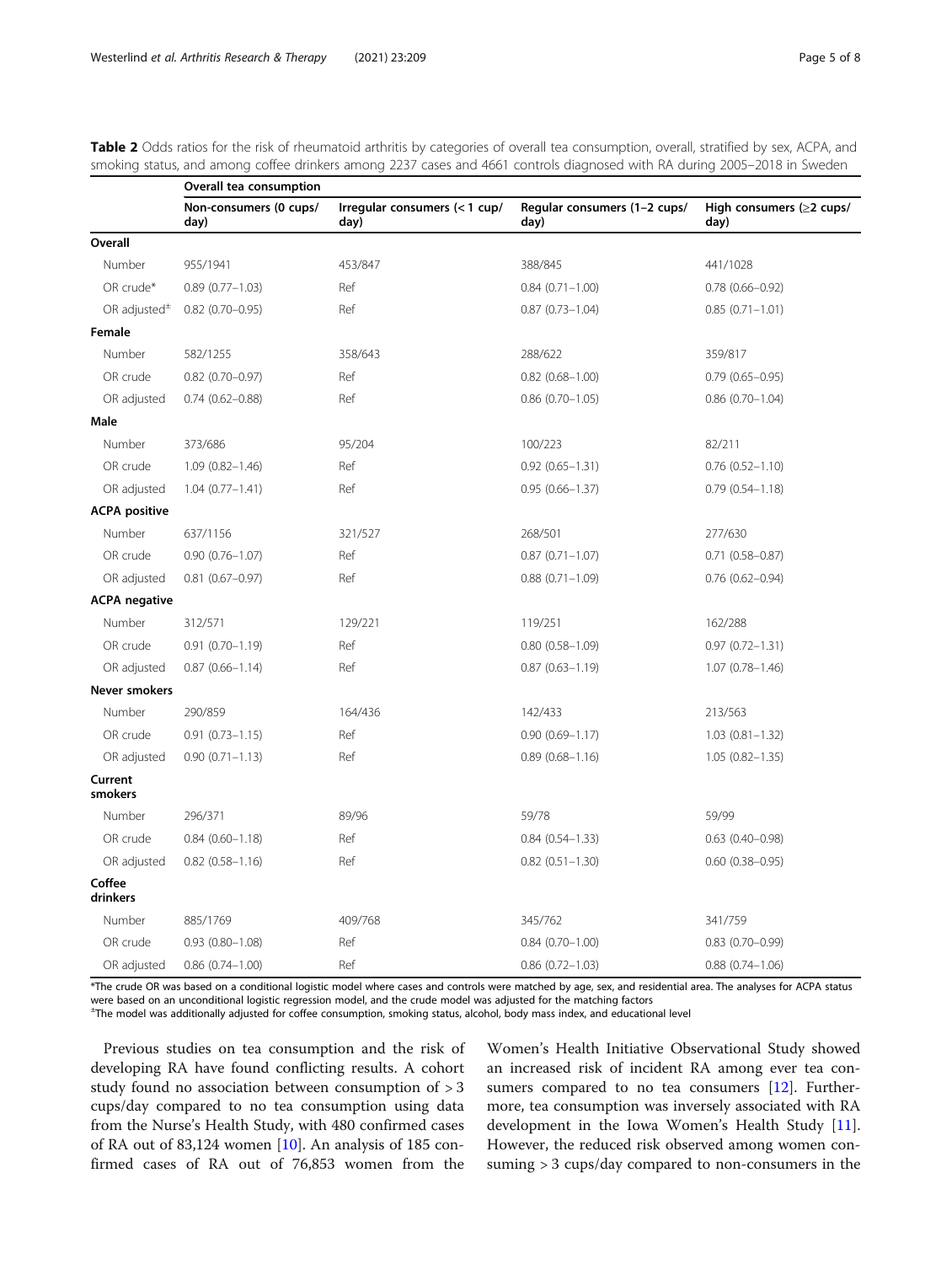<span id="page-5-0"></span>

|                       | <b>Table 3</b> Odds ratios for the risk of developing rheumatoid arthritis by categories of tea consumption, stratified by type of tea |           |                |
|-----------------------|----------------------------------------------------------------------------------------------------------------------------------------|-----------|----------------|
|                       | among 2237 cases and 4661 controls, included in the EIRA study 2005–2018                                                               |           |                |
|                       | <b>Numbers</b>                                                                                                                         | Crude OR* | Adjusted $OR+$ |
| Herbal tea (cups/day) |                                                                                                                                        |           |                |

| Herbal tea (cups/day)         |           |                     |                     |
|-------------------------------|-----------|---------------------|---------------------|
| No consumers (0)              | 1923/3959 | $0.94(0.77 - 1.15)$ | $0.86(0.70 - 1.05)$ |
| Irregular consumers $(< 1)$   | 167/332   | Ref                 | Ref                 |
| Regular consumers $(≥1)$      | 147/370   | $0.78(0.59 - 1.03)$ | $0.77(0.58 - 1.02)$ |
| Tea (cups/day)                |           |                     |                     |
| No consumers (0)              | 1048/2150 | $0.89(0.78 - 1.03)$ | $0.83(0.71 - 0.96)$ |
| Irregular consumers $(< 1)$   | 432/815   | Ref                 | Ref                 |
| Regular consumers $(1 - < 2)$ | 397/848   | $0.86(0.72 - 1.02)$ | $0.90(0.76 - 1.08)$ |
| High consumers $(22)$         | 360/848   | $0.78(0.66 - 0.94)$ | $0.85(0.71 - 1.03)$ |

\*The crude OR was based on a conditional logistic model where cases and controls were matched by age, sex, and residential area

± The model was additionally adjusted for coffee consumption, smoking status, alcohol, body mass index, and educational level

Iowa Women's Health Study was based on a modest sample size of 5 observed RA cases. A case-control study, also with a limited number of cases and controls, showed no association between tea and inflammatory polyarthritis [[13](#page-7-0)], while another case-control study showed an inverse association between green tea consumption and RA [\[14\]](#page-7-0). The three cohort studies with conflicting results have all been conducted in the USA using a similar design. However, tea consumption varies not only between, but also within countries and across cultures, which highlights the difficulty of studying these modifiable dietary factors. The heterogeneity of the studies, and the small sample size, was further discussed by Lee et al. in a meta-analysis, with the conclusion that further studies were needed [[15](#page-7-0)].

Our present study, the so-far largest case-control study on tea consumption in RA, contributes to this literature with data on tea consumption for over 2200 RA cases. According to sales records in Sweden, 62% of tea buyers consume black tea, 16% green tea, 5% red tea, and 17% herbal tea. All kinds of tea are rich in polyphenols, but depending on the degree of fermentation, the type of polyphenol varies. Green tea is rich in the polyphenol group called catechins, such as epigallocatechin-3-gallate (EGCG), and several studies on EGCG have shown an inverse association between tea consumption and the risk and progression of RA  $[18]$  $[18]$ . Black tea, however, only contains 30% of the catechin amount found in green tea, but is rich in the polyphenols thearubigins and theaflavin  $s[19]$  $s[19]$  $s[19]$ , which can reduce inflammation and cartilage erosion [[20](#page-7-0)]. Moreover, the antioxidant properties of the polyphenols have been shown to be associated with a decreased risk of RA [\[21,](#page-7-0) [22](#page-7-0)]. In our present study, tea consumption was particularly associated with a decreased risk of RA among smokers and in the ACPA-positive subset of RA. Interestingly, previous studies have showed that flavonoids can decrease the risk of overall mortality and cancer, particularly among smokers. Although the biological mechanism behind this association is yet unclear, it is of interest to note that this observation is in line with the findings in our present study [[23](#page-7-0), [24\]](#page-7-0). The restriction of the potential protective effects to the ACPA-positive subset of RA might indicate that high tea consumption had

|  |  | <b>Table 4</b> Odds ratios for the risk of developing rheumatoid arthritis according to two sensitivity analyses |  |  |  |
|--|--|------------------------------------------------------------------------------------------------------------------|--|--|--|
|  |  |                                                                                                                  |  |  |  |

|                           | No consumption (0<br>cups/day)                                              | Irregular consumption $(< 1$<br>cup/day) | Regular consumption (1-2)<br>cups/day) | High consumption $(22)$<br>cups/day) |  |  |
|---------------------------|-----------------------------------------------------------------------------|------------------------------------------|----------------------------------------|--------------------------------------|--|--|
|                           | Complete case analysis                                                      |                                          |                                        |                                      |  |  |
| Number cases/<br>controls | 41/61                                                                       | 453/847                                  | 388/845                                | 441/1028                             |  |  |
| OR adjusted $\pm$         | 1.26 (0.82-1.92)                                                            | Ref                                      | $0.87(0.73 - 1.03)$                    | $0.83(0.70 - 0.98)$                  |  |  |
|                           | Random allocation of missing (70% null category, 10% in each of the others) |                                          |                                        |                                      |  |  |
| Number cases/<br>controls | 687/1369                                                                    | 551/1046                                 | 473/1022                               | 526/1224                             |  |  |
| OR adjusted $±$           | $0.88(0.76 - 1.02)$                                                         | Ref                                      | $0.89(0.76 - 1.04)$                    | $0.85(0.73 - 0.99)$                  |  |  |

± The model was adjusted for coffee consumption, smoking status, alcohol, body mass index, and educational level, in addition to the matching factors (age, sex, and residential area)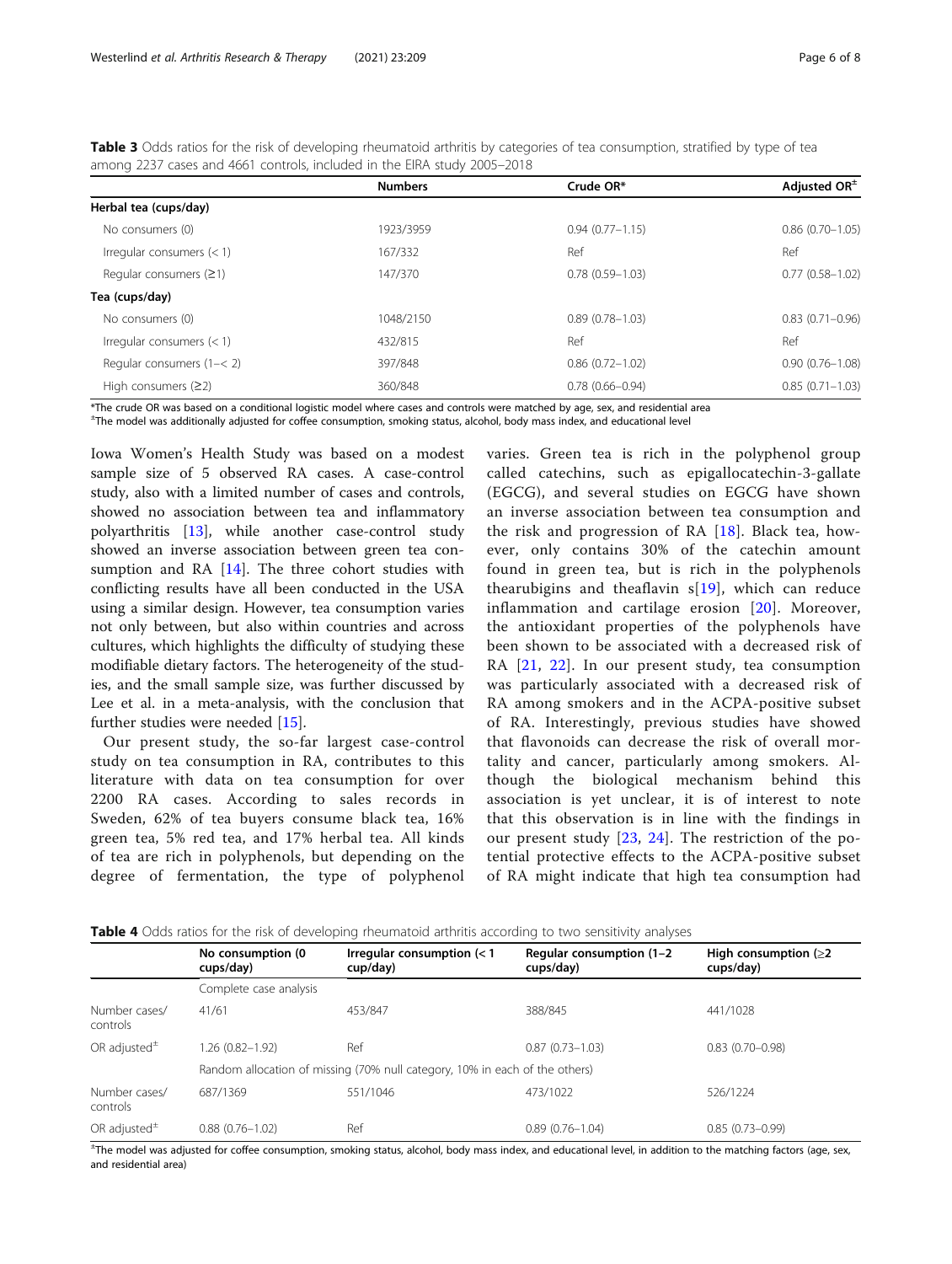<span id="page-6-0"></span>a preferential effect on the adaptive immune re-sponse [[25](#page-7-0)].

The main strength of this study is its high participation rate (90% of cases and 69% of controls) and design: the EIRA study is one of the world's largest populationbased case-control studies including incident cases of RA. Its baseline questionnaire contains extensive questions about several environmental factors, making it possible to account for many potential confounders. However, our study has also some limitations. There was a large percentage of missing for tea consumption. To account for this, we assumed that most, if not all, of them corresponded to a no tea consumption, based on several factors. First of all, the overall questionnaire in general and the FFQ in particular was extensive to fill in, and, in regard to tea consumption, the participant had to write the numbers of cups/glasses of more than 30 different items (see Supplementary figure S1). It is reasonable to assume that some participants might have filled in the FFQ for only the items that were consumed, leaving the others blank. This hypothesis was also supported by the very limited proportion of patients that did fill in all the variables (2.6%). Moreover, based on statistics for Swedish consumption of tea, we expected around 50% of non-tea consumers in our population [[26\]](#page-7-0), a percentage even higher than what we obtained after imputing all non-entries as zero (42%). To overcome this ascertainment limitation, we instead used irregular tea consumption as a reference. Our sensitivity analyses showed the results for regular vs. irregular drinkers to be robust. However, it also suggested that the no consumption category might have been affected by some bias, thus refraining us from drawing a conclusion about those participants. Another limitation of this study is the possibility of recall bias, due to the casecontrol design based on self-report. However, we do not believe that recall bias has influenced the amount of missing, since the percentage was similar among cases (40.86%) and controls (40.33%). As recommendations on tea consumption are not available in RA and tea con-sumption after RA diagnosis is unlikely to change [[27](#page-7-0)] and the EIRA questionnaire also is filled in during the immediate weeks after diagnosis, we do not believe reverse causation affects our results. This assumption is strengthened by the fact that the inverse association between high tea consumption and risk for RA was seen only in the ACPA-positive subset of RA and the fact that included individuals did not know their ACPA status when answering the questionnaires. Furthermore, the proportion of people reporting consumption of herbal tea was low, and this estimate might thus be unreliable. However, it should be noted that the proportion of participants that reported tea consumption was indeed in line with sales statistics for tea in Sweden.

# Conclusion

This study showed an inverse association with the risk of RA among high tea consumers compared to irregular consumers among smokers and in the ACPA-positive subset of RA. We could not draw any conclusion about no tea consumption and the risk of RA, due to the possibility of bias.

# Supplementary Information

The online version contains supplementary material available at [https://doi.](https://doi.org/10.1186/s13075-021-02583-y) [org/10.1186/s13075-021-02583-y](https://doi.org/10.1186/s13075-021-02583-y).

Additional file 1: Supplementary Figure S1. section of the EIRA questionnaire containing the tea questions (in Swedish). Supplementary **table S1**. Baseline characteristics of patients with RA (cases,  $n = 1323$ ) and controls (n = 2781) included in the EIRA study between 2005-2018 after excluding individuals with missing tea consumption, by categories of tea consumption

#### Acknowledgements

The authors acknowledge the data collection and data handling performed by the EIRA secretariate.

#### Authors' contributions

All authors: study concept, design, interpretation of findings, and reading and approval of the final manuscript. DDG and HW handled and analyzed all data and drafted the manuscript.

## Funding

The study received support from Karolinska Institutet Foundations and grants. The funder had no role in any parts of the project. Open Access funding provided by Karolinska Institute.

#### Availability of data and materials

Due to the content of the ethical approval and consents, data from EIRA cannot be publicly shared. Please contact the principal investigators for data requests for applicable studies. For further information, go to [http://www.](http://www.eirasweden.se/Kontakt_EIRA.htm) [eirasweden.se/Kontakt\\_EIRA.htm](http://www.eirasweden.se/Kontakt_EIRA.htm).

#### Declarations

# Ethics approval and consent to participate

Participants provided written informed consent, and ethical approval was obtained from the Regional Ethics Review Board at Karolinska Institutet, Stockholm, Sweden (DNR 2006/476-31/4).

#### Consent for publication

Not applicable

#### Competing interests

The authors declare that they have no competing interests.

#### Author details

<sup>1</sup> Clinical Epidemiology Division, Department of Medicine, Solna, Karolinska Institutet, Stockholm, Sweden. <sup>2</sup>Rheumatology Division, Department of Medicine (Solna), Karolinska Institutet, 171 76 Stockholm, Sweden. <sup>3</sup>Faculty of Medicine, School of Health Sciences, University of Iceland, Reykjavik, Iceland. 4 Institute of Environmental Medicine, Karolinska Institutet, Stockholm, Sweden.

Received: 11 May 2021 Accepted: 15 July 2021 Published online: 07 August 2021

#### References

1. Alamanos Y, Voulgari PV, Drosos AA. Incidence and prevalence of rheumatoid arthritis, based on the 1987 American College of Rheumatology